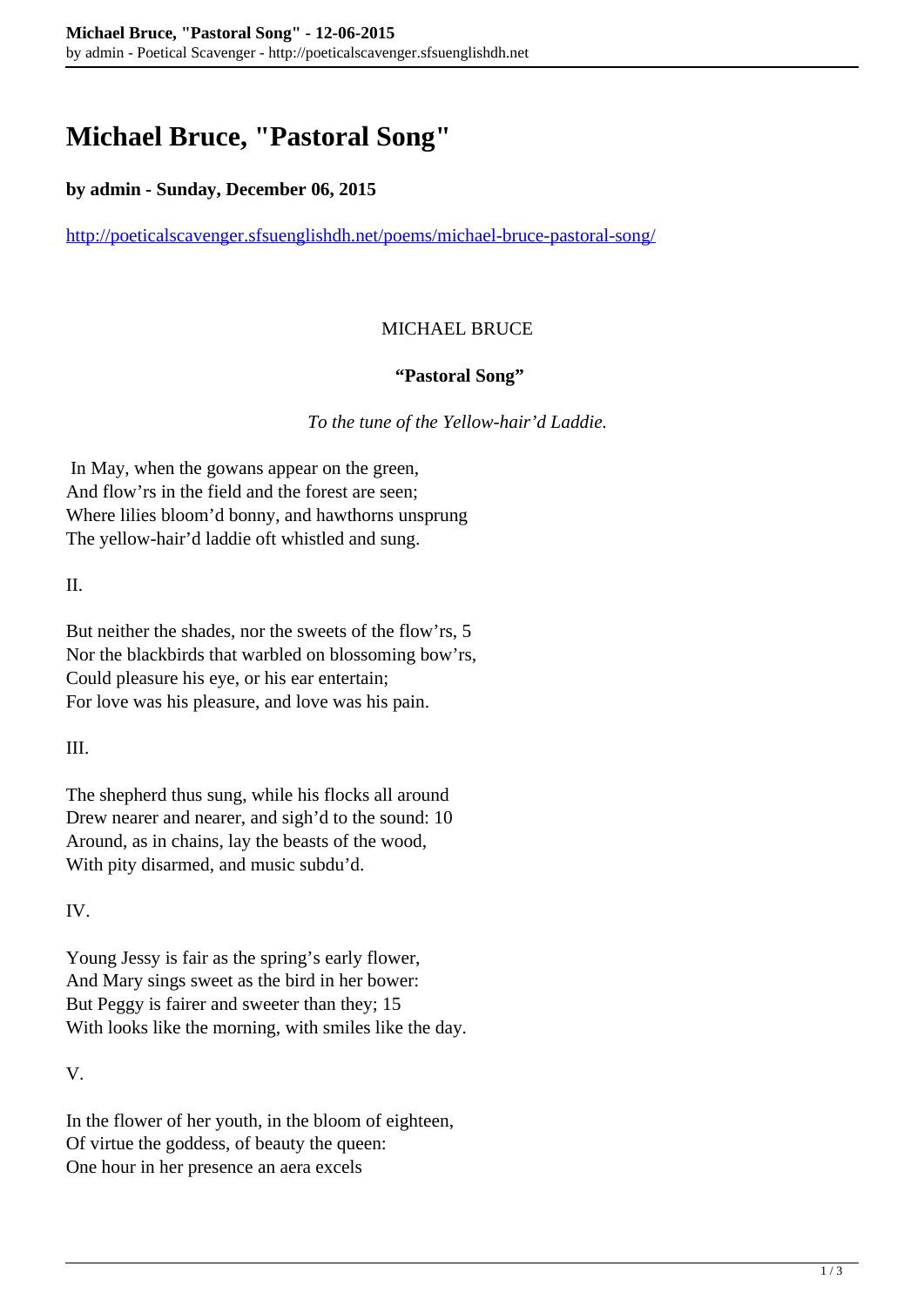Amid courts, where ambition with misery dwells. 20

VI.

Fair to the shepherd the new-springing flow'rs, When May and when morning lead on the gay hours; But Peggy is brighter and fairer than they; She's fair as the morning, and lovely as May.

VII.

Sweet to the shepherd the wild woodland found, 25 When larks sing above him, and lambs bleat around; But Peggy far sweeter can speak and can sing, Than the notes of the warblers that welcome spring.

VIII.

When in beauty she moves by the brook of the plain, You would call her a Venus new sprung from the main: 30 When she sings, and the woods with their echoes reply, You would think than an angel was warbling on high.

IX.

Ye Pow'rs that preside over mortal estate! Whose nod ruleth Nature, whose pleasure is Fate, O grant me, O grant me the heav'n of her charms! 35 May I live in her presence, and die in her arms!

## **NOTES:**

**Title** *Laddie* A term of endearment for a young male in the eighteenth century. (*OED)*

**1** *gowans A* general term for white or yellow flowers *(OED).*

**3** *bonny* "From a Yorkshire dialect meaning "pretty" *(*Grose*); hawthorn* A thorny bush or small tree *(OED).*

**6** *warbled* To sing softly *(OED)*, *bow'rs* Shady place within the trees *(OED).*

**14** *bower* A young ladies room or cabin *(OED).*

**19** *aera* Archaic form for "era" *(OED).*

**26** *lark* General term for a bird *(OED); bleat* The crying of a lamb or goat *(OED).*